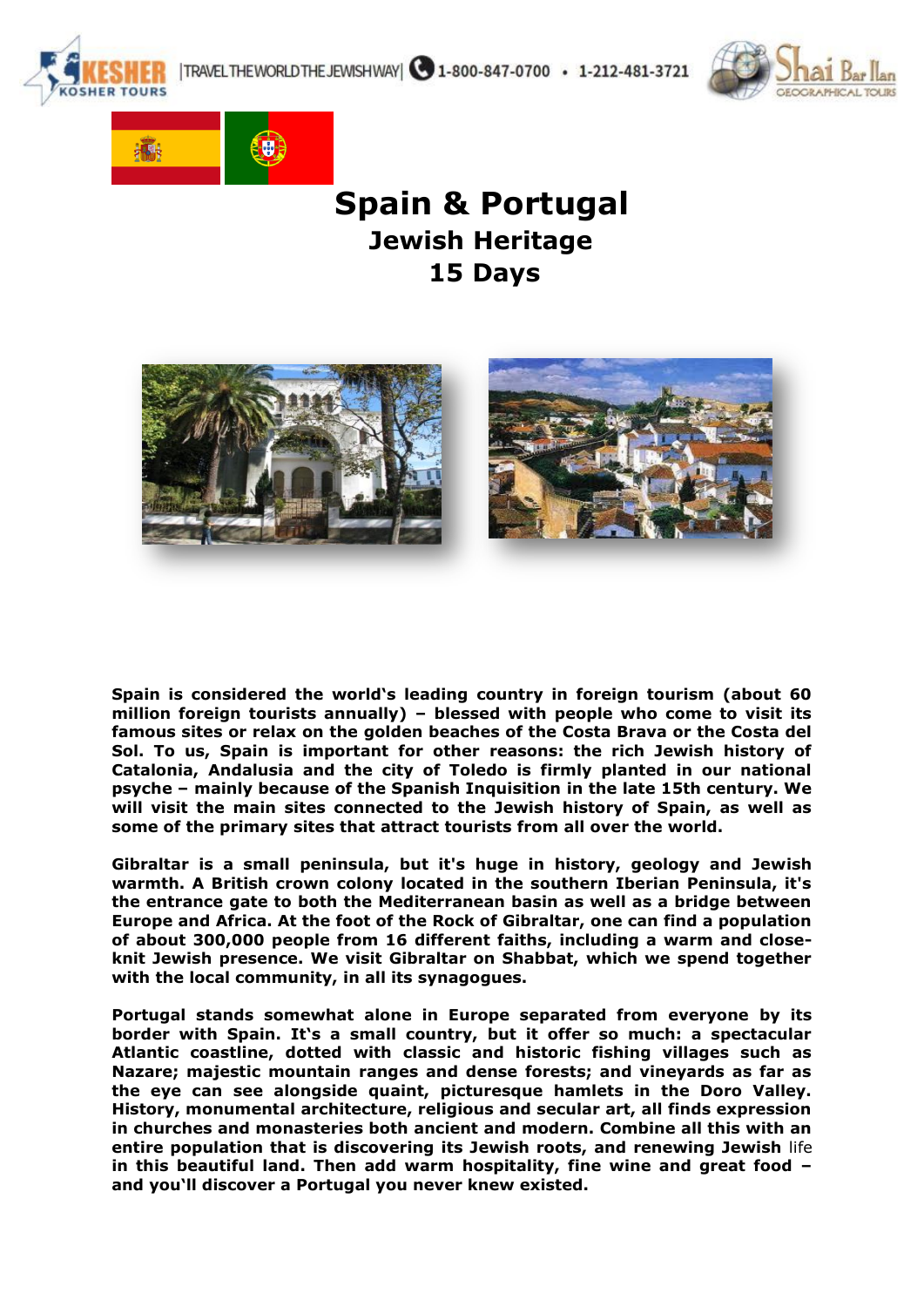



## **DAY 1: MONDAY– BARCELONA**

We will meet at the airport and fly to Barcelona, Spain, the capital of the province of Catalonia. Arrival to Bracelona till 12:00 PM.

2:00pm - After landing we'll take a tour of one of the most beautiful cities in Europe. We will see the Sagrada Familia, one of the famous works of the architect Antonio Gaudi, and also one of the symbols of the city. Gaudi never lived to see it finished. During the tour we will be impressed by the architect's other buildings, which are scattered throughout the city. We will see the Plaza Cataluña, the city's famous main square, as well as the Columbus column, a monument near the harbor built to honor the famous explorer, Christopher Columbus. We will stroll along the famous, vibrant Ramblas Avenue, as well as the nearby Boqueria Market. Finally, we will visit the ancient synagogue of the Rashba – Rabbi Shimon Ben Adret

#### . **DAY 2: TUESDAY, BARCELONA – BESALÚ - GERONA – BARCELONA**

After breakfast we will travel to the province of Catalonia to Besalú, a beautifully preserved medieval town. We'll tour the city and visit what used to be the Jewish quarter. Here there remains the mikveh, which was built in 1264, near the remains of the ancient synagogue. We'll continue to Gerona – the city of the Ramban - Nachmanides. Gerona is one of the centers of Jewish creativity in the Middle Ages and one of the wellsprings of the Kabalah. We'll wander through the old city's alleyways to the Jewish quarter, where only street names remain to tell of its glorious past. We'll visit the museum that displays ancient Jewish tombstones. At the end of the day we'll head back to Barcelona.

#### **DAY 3: WEDNESDAY, BARCELONA - GRANADA, ALHAMBRA PALACE, ALBAISIN QUARTER, JEWISH QUARTER**

This morning we'll fly to Grenada, a city that was nicknamed "Grant el Yahud" - "Grande of the Jews". After landing we will take a tour of the city. We will visit one of the most famous sites in Spain, the Alhambra Palace (entrance is subject to site approval). We will see the Ambassadors' Hall where the expulsion order of Spanish Jewry was signed by the Catholic Kings Ferdinand and Queen Isabella. It was from here that Columbus was sent to discover the "New World". We will admire the Lions' courtyard and the Hadasim courtyard, and we will mention them in the amazing context of Rabbi Shlomo Ibn Gabirol and Shmuel Hanagid, who was an army minister and the chief minister in the court of the ruler. Our visit to the palace will end with an enjoyable walk in the Generalife, a garden area attached to the Alhambra which became a place of recreation and rest for the Granadan Muslim kings when they wanted to flee the tedium of official life in the Palace. At the end of the visit, we will visit the Caves of Albaysin, where the Gypsies lived in Granada in the past (and some even in the present).

#### **DAY 4: THURSDAY, GRANADA – CORDOBA**

In the morning we will travel to Cordoba, the city of Maimonedes, Yehudah HaLevi and other great Spanish Jewish sages, and the central symbol of the Golden Age of Judaism in Spain. We will cross the Guadalquivir (the Great River), walking on the ancient Roman bridge, and visit the Old City, which is a testimony to the glorious Jewish community that existed here during the period of the Moorish rule. We will visit the squares and streets that still bear names reminiscent of the Land of Israel, such as Tiberias Square and Yehuda Halevy Square. We will see the statue of the Rambam, erected by the city's leaders in memory of the "Great Eagle." We will enter the synagogue named after the Rambam, stroll along the picturesque alleyways and visit the Mezquita, once the great mosque of Cordoba that now serves as the local cathedral.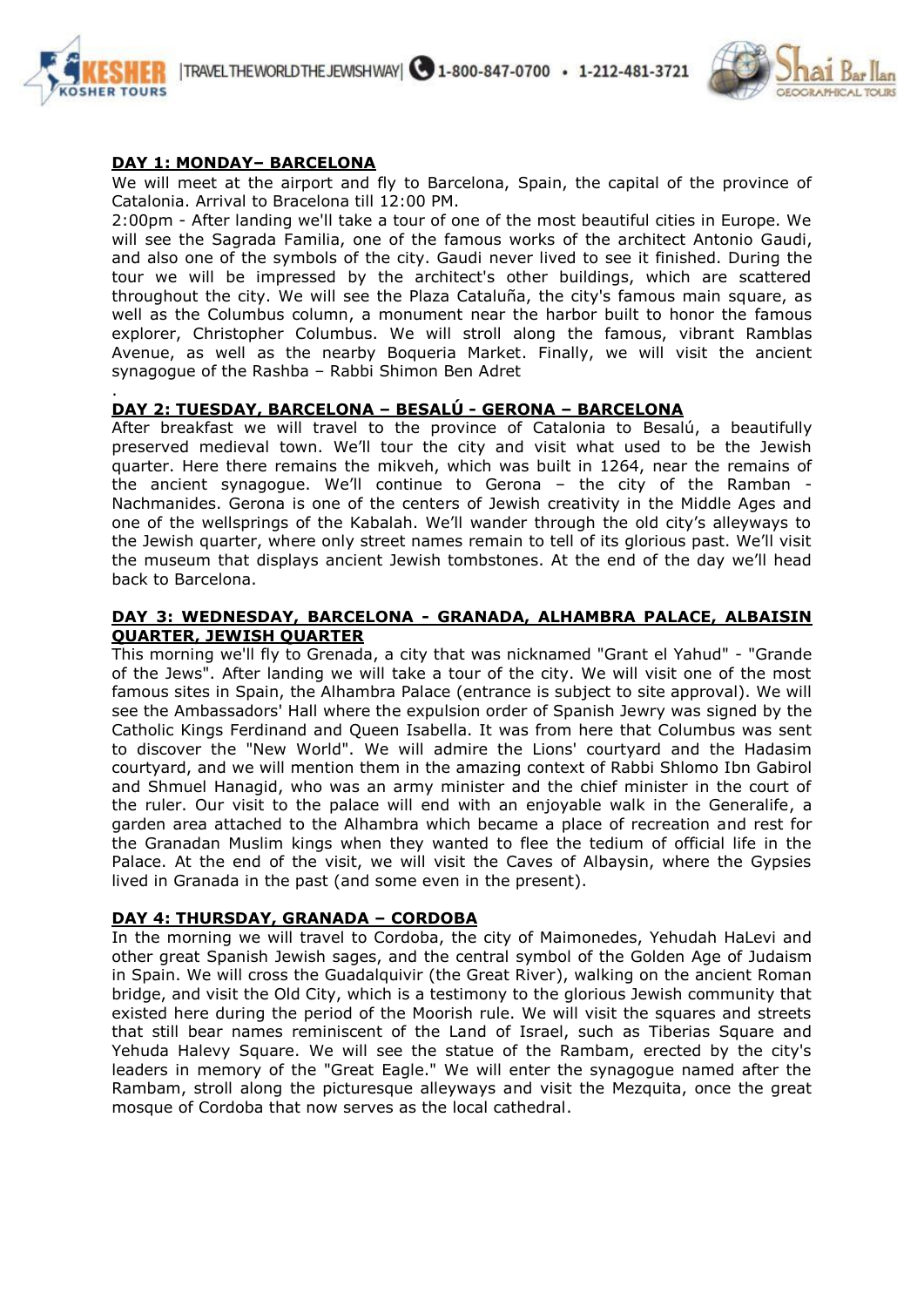



## **DAY 5: FRIDAY, CORDOBA – GIBRALTAR**

After breakfast we'll travel to Gibraltar, the British enclave known as "the Rock." On the way we will tour the resort city of Malaga and its yacht harbor, Fuerte Banoche, on the Costa del Sol beach. Gibraltar is the abbreviation of Jabel al-Tariq - after the Berber conqueror from North Africa who invaded Spain and brought about the beginning of

Muslim rule for 800 years. We will see Monkey Colony, walk through the city streets and soak in the British atmosphere that dominates the colony. During the tour we will experience the unique Jewish aspect of the place and will discuss the harmony between the different religions. We'll continue to our hotel to prepare for Shabbat.

## **DAY 6: SHABBAT, GIBRALTAR**

The Jewish presence in Gibraltar is strong; it has five synagogues, three schools, a cemetery, stores and kosher restaurants, various minyanim, a kollel and a rabbi. We'll spend Shabbat with the community and after Shabbat lunch we'll go out for a walking tour of the area.



## **DAY 7: SUNDAY, GIBRALTAR - RONDA - SEVILLE**

Today we will bid farewell to Gibraltar and travel to Seville, the capital of Andalusia. On the way we will stop at Ronda, the most famous settlement in the white villages, which has become one of the oldest white cities in Spain. The bullfighting tradition was born and grew up here. Generations of bullfighters from the local Romero family have created a legacy of martial art and styles, which to this day are accepted throughout Spain. But Ronda is not only famous for bullfighting. In this stunning city, sitting on its steep cliffs, Ernest Hemingway was inspired to write his book "For Whom the Bells Toll" about the terrible civil war in Spain. After the visit we will continue to Seville. Upon arrival, we will visit the fort of Alcazar and see the magnificent Cathedral of Seville, one of the largest in the world, where Cristopher Columbus is buried. We will continue to the magnificent España Square and see the Spanish Pavilions of South America built for the exhibition planned for the late 1920s. We will continue with a walking tour of the Jewish Quarter, the "Juderia", now called the Santa Cruz District, and will discuss the city's Jewish roots and history.

## **DAY 8: MONDAY, SEVILLE – EVORA**

After breakfast, we will head to Portugal. On the way we will stop at the visitors' center of the charming town of Aracena, to learn about the geography and geology of this amazing place. We will cross the border to Portugal and travel to Evora, the former capital of Portugal. In the walled city, which has been declared a cultural heritage site by UNESCO, we will find ruins including the oldest Roman Temple in Portugal. A Jewish community was once concentrated in the Juderia district and to this day remains can be found dating back to the 15th and 16th centuries, as well as symbols from the Inquisition period, when many "Marranos" were burned at the stake. This city was the headquarters of the Inquisition of Portugal. We will walk through its alleys and visit the Roman temple of Diana.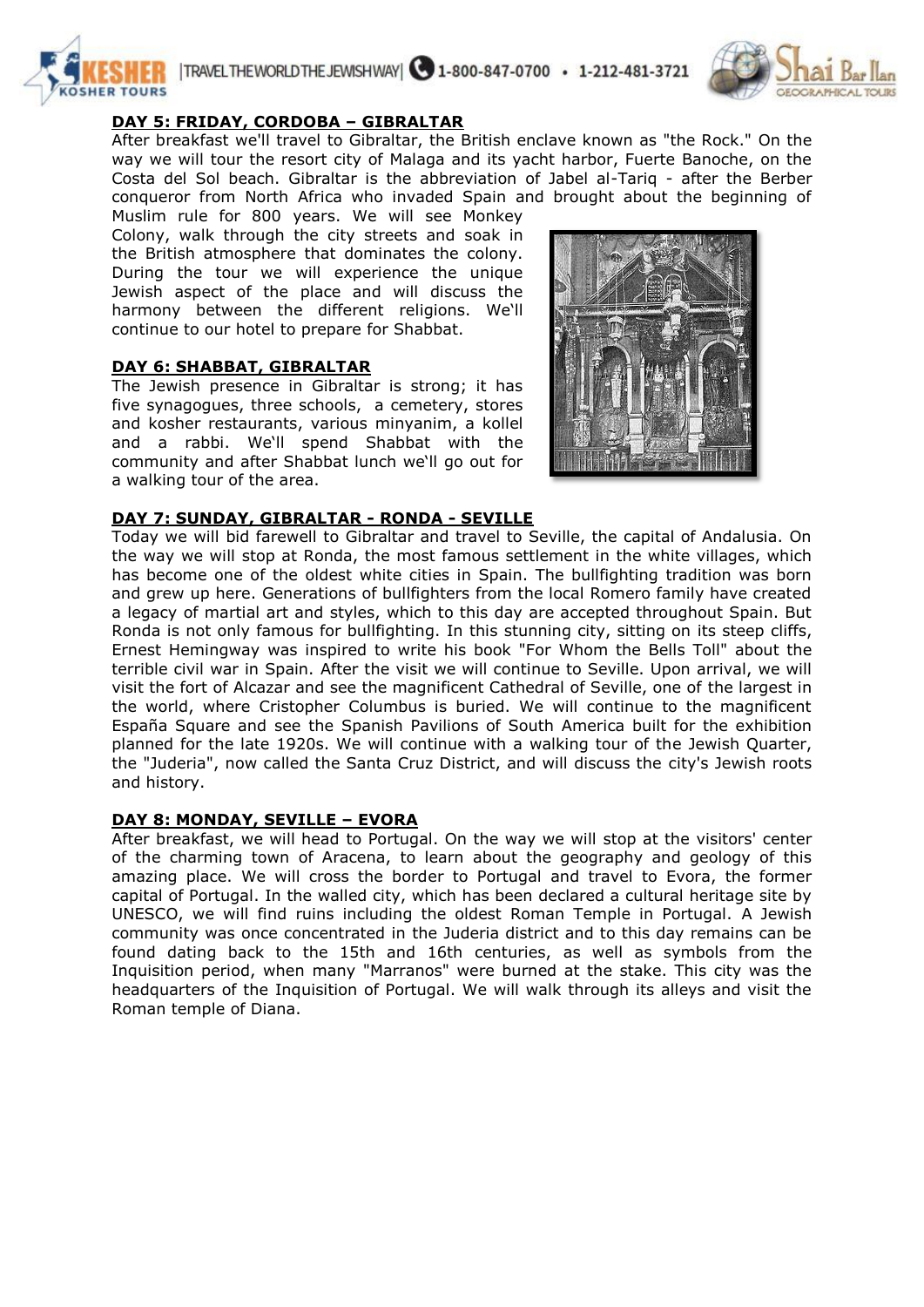



## **DAY 9: TUESDAY, EVORA - CASTELO DE VIDE– BELMONTE**



After breakfast we will tour the small town of Castello de Vida. We will visit the Roman remains in and around it. Most of the town's fame comes from the most impressive Juderia (Jewish Quarter) in Portugal. It contains the oldest synagogue in Portugal, now recently restored. In the synagogue there is a display showing the integration of Jews in the town's famous textile industry and in various other industries. Here, the President of Portugal, Mario Suarez, apologized to the Jewish people for the terrible injustice and murder his people have committed. We will walk through paved alleys and hear about the community

that lived here in the past and how they came to accept Christianity by royal decree. We will also see the fortress that gave the city its name. At the end of the tour we will drive to Marvao, the city of the hilltop citadel, and from there we'll continue to Belmonte, built around a 13th century fortress. The town preserves the history of the Jews well – to such an extent that it is also home to a community former Marranos who, after 500 years without Jewish tradition, decided to return to Judaism in the 1980s.

#### **DAY 10: WEDNESDAY, BELMONTE, GUARDA, TRANCOSO**

Today we will tour the city and visit the Jewish Museum, which presents a fascinating display of Jewish life during the period of the Inquisition. There is also an exceptional display dedicated to Jewish life in the Marrano villages. After visiting the museum, we will stop at the local synagogue, Beit Eliahu, and become acquainted with the local people and the Shavei Israel organization, which works to help bring the Marranos back to Judaism. We will continue to Guarda, to visit the Jewish Quarter, to see the engravings of various shapes on the door frames of the Marranos. After that we will travel to Trancoso, which was an important Jewish center in the Middle Ages, and visit the synagogue and the newly opened Jewish museum, and if we are lucky, we might meet some of the local Jewish / Marrano residents.

#### **DAY 11: THURSDAY, TRANCOSO – COIMBRA – TOMAR - LISBON**

After breakfast we travel go to Coimbra, a beautiful cliff-top city surrounded by a river. We will visit the local university - the oldest in Portugal - and the library of King Joao, which is built in Baroque style with some 300,000 ancient books. We will see the "Fountains of Love and Tears". At the end of the tour we will continue to the old town of Tomar. We will visit the ancient synagogue that was built in 1430 and named after Rabbi Abraham Zacuto, a Jewish astronomer and mathematician after whom a crater on the moon is named. We will stroll through the quiet streets of the town, between ancient buildings and conservation sites, and walk up to the impressive 12th century fortress - a Templar monastery that dominates the city. At the end of the visit, we'll head for Lisbon, the capital of Portugal.

#### **DAY 12: FRIDAY, OBIDOS, LISBON**

Today we will visit Obidos, a small walled museum-town. The town looks like a toy. Everything here, except for the castle on the hill, is of especially small dimensions, including the white houses and the squares. For the courageous among us there is a real challenge - walking on the town wall. But the reward for accepting the challenge is the amazing view of the surrounding landscapes that are revealed. We'll continue to Nazare, a beautiful fishing village that sits atop a rocky outcrop that overlooks the sea. After the tour we will depart to Lisbon, Portugal's capital city which sits astride the Tejo river estuary on the Atlantic coast. Lisbon, like Rome, is built upon seven hills. The most famous hill is the Alfama upon which the old city is built, as is Lisbon's ancient Jewish quarter. We'll make our way to our hotel to prepare for Shabbat.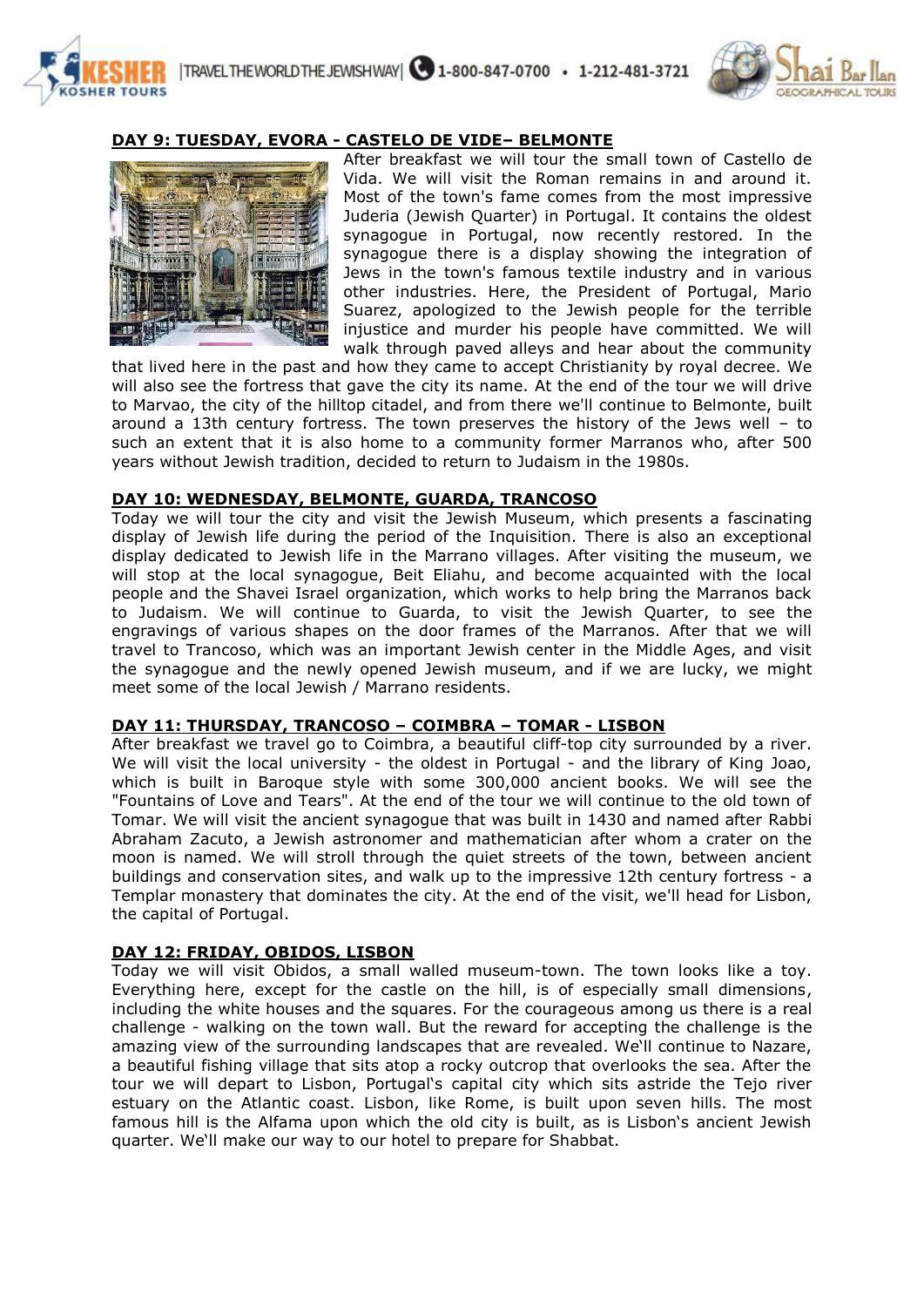



## **DAY 13: SHABBAT, LISBON**

After Shabbat services and lunch we will take a walking tour of the area near our hotel.

#### **DAY 14: SUNDAY, LISBON, ESTORIL, CASCAIS, SINTRA**

Today we will leave Lisbon for the charming town of Sintra, which offers fascinating architecture and a number of interesting museums, beautiful gardens and impressive palaces. Sintra in Portuguese means pink, and indeed this small town is all pink. Originally it was built as a summer palace for the kings of Portugal. We will see the unique palace with the huge chimneys above its kitchen. We will continue along the coast to the westernmost point of Europe, Cabo de Rocca, and continue to Cascais, the most prestigious resort town in Portugal, and see the



"Devil's throat." From there we'll continue to the resort town of Estoril, a town with a casino, hotels and luxurious villas inhabited by some of the world's the richest people as well as some exiled kings. At the conclusion of this day full of experiences, we will return to our hotel in Lisbon.

## **DAY 15: MONDAY, LISBON –HOME GATEWAY**

On our last day we will get to know Lisbon, the capital and heart of Portugal. The city, like Rome and other cities, spans seven hills. The most famous of these is the hill of Alfama, on which the Old Quarter is built, where the Jewish Quarter of the city was also located. We will visit the district of Belem (Portuguese for Bethlehem), a quarter built on the waterfront and where Vasco da Gama is buried. We will see the Tower of Belem and the monument to the explorers of Portugal. We will climb to the heights of St. George's Castle overlooking the city and then descend via the winding alleyways of the ancient Alfama district, which also includes the Juderia (the Jewish Quarter). Our fascinating excursion is over. We'll go to the airport in Lisbon and fly back home.

| l Tour Code i | <b>Departs</b> | <b>Returns</b> | <b>Duration</b> | <b>Price</b> | <b>Single</b><br>Supp. |
|---------------|----------------|----------------|-----------------|--------------|------------------------|
| ESPO1306      | 13 JUN 2022    | 27 JUN 2022    | 15 DAYS         | \$4540       | \$1750                 |
| ESPO2908      | 29 AUG 2022    | 12 SFP 2022    | 15 DAYS         | \$4540       | \$1750                 |
| ESPO2410      | 24 OCT 2022    | 07 NOV 2022    | 15 DAYS         | \$4540       | \$1750                 |

# **DATES, PRICES AND IMPORTANT INFORMATION**

#### **Price Includes:**

- Superior tourist class/First class hotel
- Entrance fees as per the itinerary
- Comfortable air conditioned touring coach
- Kosher half board & supplies for making sandwiches for lunch
- Tips for local service providers
- Professional experienced English-speaking guide

#### **Price does not include:**

- International flights and taxes
- Travel & Health Insurance
- Personal expenses
- Tip for our Tour Guide (Recommended: \$5 per person per day)